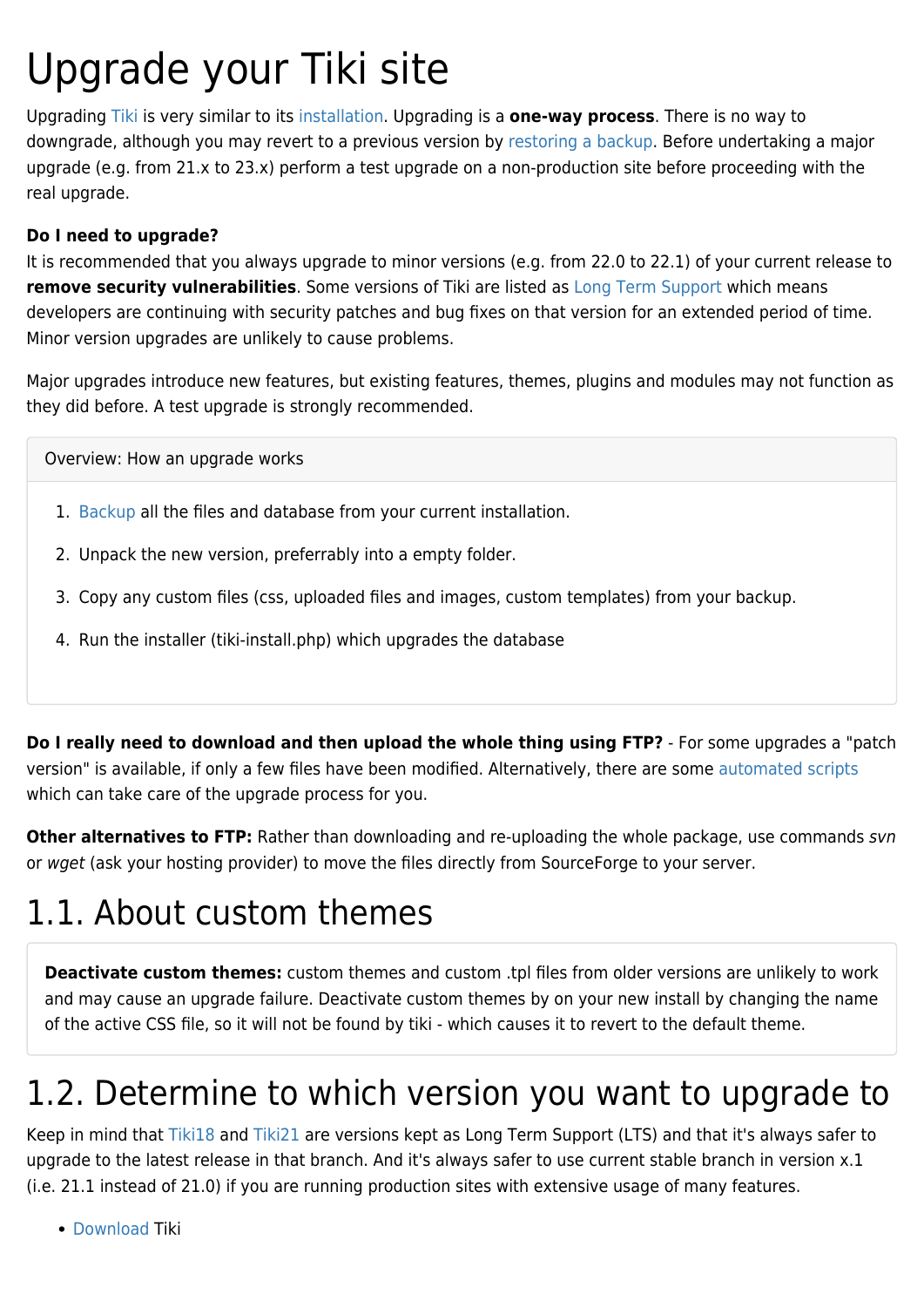## 1.3. Upgrade through fresh install or Install over existing?

### Fresh install (recommended)

You will need to manually move and/or re-integrate any data that is not stored in the MySQL database, for example images and attachments saved as files. This is the recommended process, specially if you have a custom theme style, or one theme style not supported by the new tiki version you are going to use.

### Install over existing (NOT recommended for major updates)

This will not delete any Tiki file which was used in previous versions, but are not longer needed. These files shouldn't do anything except waste a bit of disk space, except for the case of template files (.tpl files under ./templates or subfolders). You can use [Security Admin](https://doc.tiki.org/Security-Admin) to detect leftover PHP files.

This is not recommended because you are keeping all files from previous tiki versions, which may include oldfashioned tpl files, might conflict with the new version specially in theme styles which have changed or which are not supported any more in the new version of Tiki. That's why the best option to avoid any potential conflict is to install a new tiki on a new directory, and replace the old one with the new one, plus re-insert the custom files that you need (img/wiki up, modified tpl files once you now that they are updated to the new Tiki version, etc). See below at "Fresh Install".

If it's a minor release (21.1 to 21.2), it's unlikely to cause any issues because templates don't change much and there are just bug fixes.

## 1.4. Create a Backup

You need to backup

- 1. Your entire folder where Tiki is installed (and all subfolders)
- 2. Your MySQL database

See: [Backup](https://doc.tiki.org/Backup) for details

# 1.5. Update your files

Tiki files are distributed in a compressed archive (ex.: .zip). You need to unpack (unzip) the files and upload them to your web server.

### Fresh install

Instead of copying over your old files, you can make a fresh install.

Things that you may need to copy from your old site to your new site:

- $\cdot$  img/wiki up folder content (uploaded wiki images)
- $\cdot$   $\frac{img}{trackers}$  folder content (uploaded images to tracker items)
- any customized  $*$ . tpl files
- any customized styles ( $*$ .css)
- any file gallery directories if using the file system to store the files
- any image gallery directory if using the file system to save the images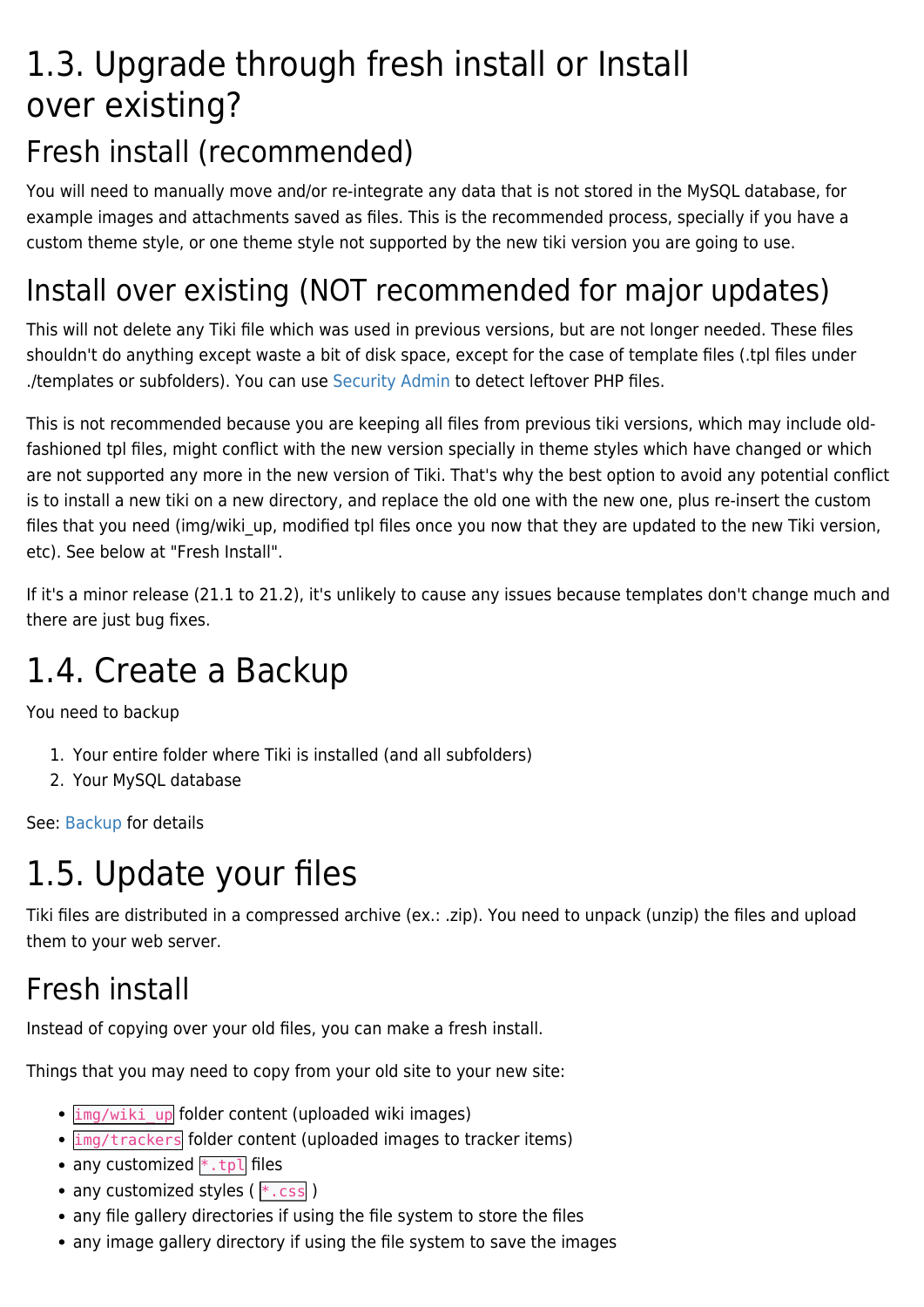- Any customized code
	- o If you make changes which can be useful to others, please consider joining the Tiki community and sharing your enhancements. Beyond helping others, you no longer will need to re-instate and maintain your enhancements at each upgrade. Please see [How to get commit access.](http://dev.tiki.org/How%20to%20get%20commit%20access)

#### **Database Collation**

In case you are upgrading but in a new server, and thus, you need to create a new database first, please ensure that you create your new database with **utf8mb4 collation**.

**Note**: By default, Tiki uses **UTF-8** (mb4) for your database encoding. We strongly encourage you to select "utf8" in the "**collation**" drop-down box in phpmyadmin (or similar), in the field shown in the following image:

| ππαγτ.                                           |                  |  |
|--------------------------------------------------|------------------|--|
| <b>L. Europen Jun</b>                            |                  |  |
| <b>(Dealers ESG. Blinks EVent</b>                |                  |  |
| <b>Actions</b>                                   |                  |  |
| <b>RySOL localhost</b>                           |                  |  |
| <b>ED MARKS</b>                                  |                  |  |
| dertace                                          | <b>WE WINN R</b> |  |
| <b>FOURIE G. Lington</b>                         |                  |  |
| Trame / Bryle   clays                            |                  |  |
| Custom infor JSI Aver!<br>a Fort sine: Lays -162 |                  |  |

#### Install over existing

To upgrade, copy or upload all the files of the newer version onto the files of the older version so any older ones are replaced (FTP with "overwrite if source is newer").

Before overwriting the files, remove the non-customized style-specific templates (templates/styles/\*, and templates/yoursite/\* if any). Previous versions often contained per-style modifications. Those files have since been removed from standard distribution, leaving the old files intact and not taking advantage of enhancements.

### Updating via Git or SVN

If you install using Git or SVN, you can easily update with them. See [Get Code](http://dev.tiki.org/Get%20Code)

### 1.6. Check permissions

#### 1.6.1. File and Folder permissions

If your server is unhappy with Tiki file and folder permissions (this is dependent on server configuration), you may get an error message or blank pages. These failed attempts are typically in the error log (ask your web host to know where they are as it's different depending of your setup)

#### **Too few permissions**

If a message appears indicating that specific directories are not writable, you will need to change the permissions on the indicated directories. Tiki will attempt to verify that it can read (and write) to all necessary directories. This error message will include instructions about how to resolve the issue.

#### **Too many permissions**

If you are getting Internal Server Error 500, blank pages or similar, it could be that the permissions on the files are not appropriate for your webhost.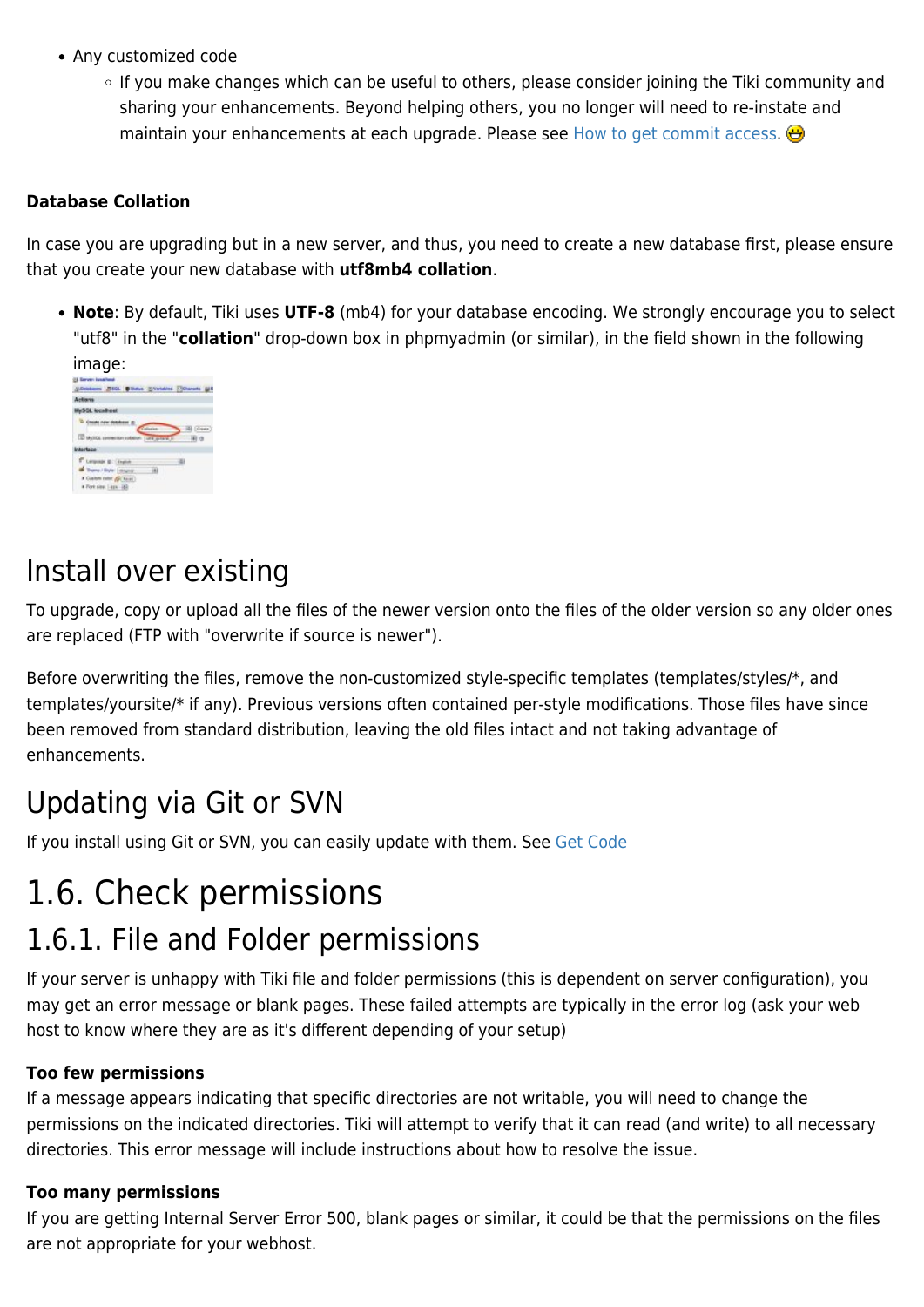If your permissions are currently at "777", use your FTP client to change the files to "755". If Tiki is installed in a directory, make sure to also change the permission of the folder which contains the tiki files.

If you have shell access, you can run:

```
sh setup.sh
```
and answer any questions. If you don't know what to answer, just click "enter" to keep the defaults.

```
root@yourserver:/var/www/tiki# sh setup.sh
 Tiki setup.sh - your options
 ============================
Composer: If you are installing via a released Tiki package (zip, tar.gz, tar.bz2, 7z), you
can and should skip using Composer. If you are installing and upgrading via SVN, you need to
run Composer after 'svn checkout' and 'svn upgrade'. More info at
https://dev.tiki.org/Composer
 c run composer and exit (recommended to be done first)
For all Tiki instances (via SVN or via a released package):
 f fix file & directory permissions (classic default) o open file and directory
permissions (classic option)
 S clear screen
 predefined Tiki Permission Check models:
    ----------------------------------------
 1 paranoia
2 paranoia-suphp w suphp workaround
 3 sbox W sbox workaround
 4 mixed
 5 worry 6 moreworry
7 pain 8 morepain
9 risky a insane
 q quit x exit
There are some other commands recommended for advanced users only.
More documentation about this: https://doc.tiki.org/Permission+Check
Your choice [f]?
```
The option preselected in "Our choice" will initially be "c", to run "composer" script and get the required php dependencies for you. and in a second step, it will suggest "f", to fix file and directory permissions (classic default option). You can choose at any time the letter that best suits your needs, among the options offered.

If "sh setup.sh" doesn't work for you, you may try, in your ./tiki/ directory

chmod -R 777 ./db ./dump ./img/wiki ./img/wiki\_up ./img/trackers ./modules/cache ./temp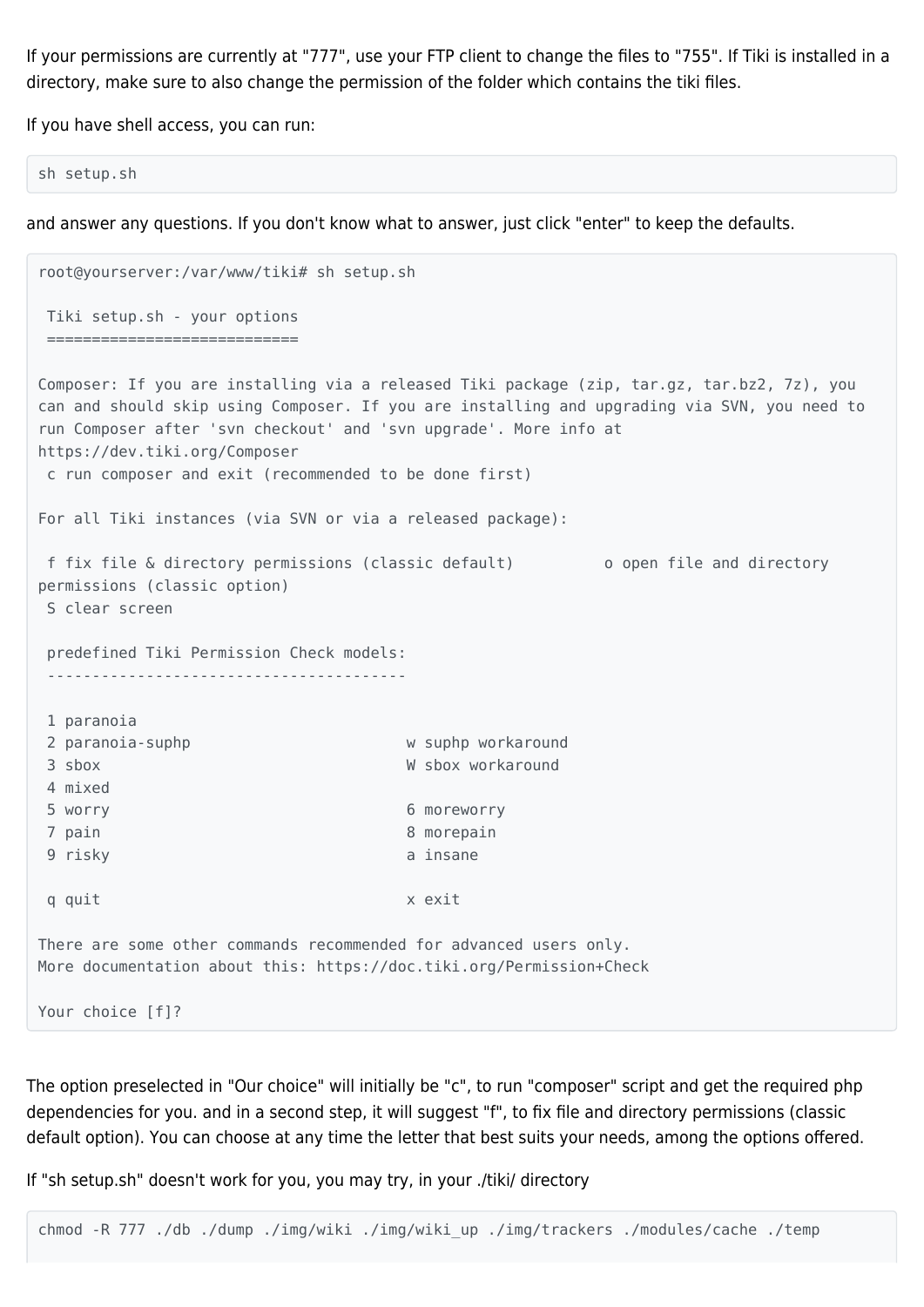Another way is to set permissions for all directories and then set permissions for all files. For example, to set the permissions for all directories to **777** and the permissions for all files to **644**, use the following separate commands through shell access:

```
find [YOURDIR] -type d -exec chmod 777 {} \;
find [YOURDIR] -type f -exec chmod 644 \} \;
```
After correcting any directory or file permission problems, visit **tiki-install.php** to continue.

#### 1.6.2. SuPHP Problems

Systems with SuPHP need permissions 755 at maximum. Group **must not** be allowed to write. This includes the complete path in the filesystem, not only document root of the webserver. Wrong permissions may lead to **500 Internal Server Error** here. On the other hand less permissions (namely 750 without x/execute/subdir entry for webserver) may lead to **403 Forbidden Error**.

#### 1.6.3. Permission Matrix

Several usecases and minimum to maximum permissions you may try if something doesn't work properly. Permissions refer to data directly accessed by the webserver (files included by Tiki itself may and should have less permissions):

| Ownership<br>username:groupname | no SuPHP<br>files / subdirectories | with SuPHP<br>files / subdirectories |
|---------------------------------|------------------------------------|--------------------------------------|
| webserver:webserver             | $600 - 666 / 700 - 777$            |                                      |
| user:user                       | $604 - 666 / 705 - 777$            | $600 - 644 / 701 - 755$              |
| user:webserver                  | 660 - 666 / 770 - 777              |                                      |
| webserver:user                  | 660 - 666 / 770 - 777              |                                      |

#### 1.6.3.1. Option

```
For your consideration
```

```
find . -type d -exec chmod 755 \{\}\ \setminus\;; chmod 755 . ; find . -type f -exec chmod 755 \{\}\ \setminus\;;
chmod 751 db/local.php
```
#### 1.6.3.2. Option

The following commands might be useful. In particular, it might help you use an IDE (PhpStorm), etc:

```
For your consideration
$ export PathToTiki="/var/www/tiki"
$ export WebServerOwner="www-data"
$ sudo usermod -aG ${WebServerOwner} $(whoami)
$ sudo chown -R ${WebServerOwner}: ${PathToTiki}
$ sudo chmod -R g+rw ${PathToTiki}
```
In English, the above code adds you to the web-server group; forces the tiki tree to be owned by the web-server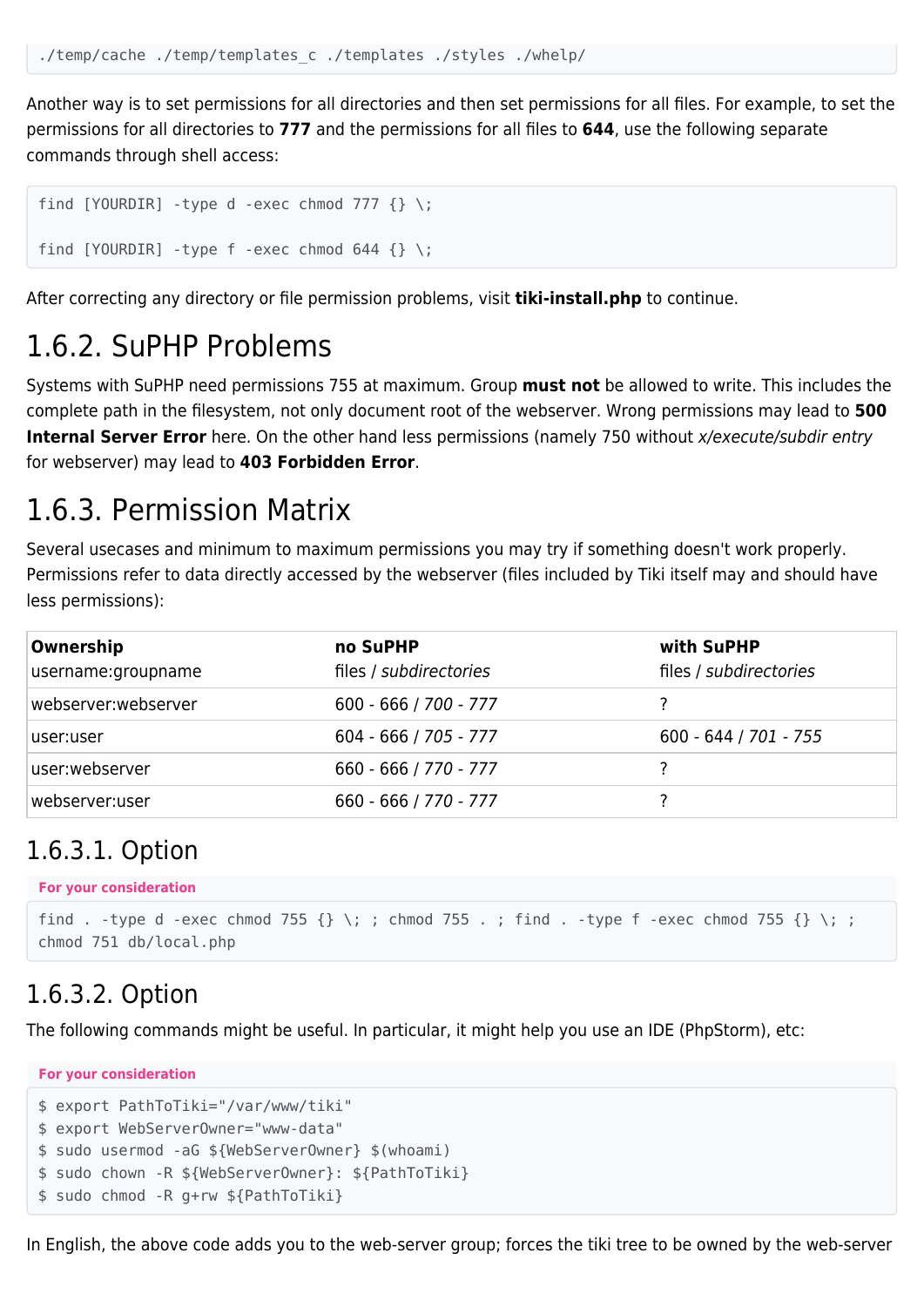user and group; and then makes sure the tiki tree is readable and writable by the web-server group (you). Suggestions welcome!

After correcting any directory or file permission problems, visit **tiki-install.php** to continue.

# 1.7. tiki-install.php to update your database

# (A) Fresh install

On the **tiki-install.php** page of this new site, connect to the same database as your old site (you can find this info in the file db/local.php of your old site) and follow the instructions to upgrade your site. Make sure to click upgrade and not install, else you wipe out your database.

## (B) Install over existing

Then, go to tiki-install.php and click the "upgrade" button, which will update the database. Tiki can read your previous db/local.php file and use this information.

If the installer was previously locked (which it should be), you will need to unlock it by deleting  $db/lock$  file.

### Security choices during upgrade

There are a couple of important security choices during upgrade/installation as follows:

#### Secure login

When configuring general settings during installation, there is an option to "Require secure (https) login". It is recommended to select this option so that data sent between the browser and the site server is kept private.

In order to implement secure logins, in addition to selecting this option, you will need a security certificate and a dedicated IP address for your domain. These can be obtained or purchased from your web hosting company or, in the case of the security certificate, from third parties.

#### Locking in the installer

In the last step of the installer, the installer is locked by default once you click the button to enter your Tiki. There is an option to elect to **not** lock the installer in that last step of the installation. It is highly recommended that you lock the installer for any production site. The option is provided for convenience for development sites only. The installer allows a user to change or destroy the site's database through the browser so it is very important to keep it locked once the installation or up

### Alternative: Upgrading your database through shell  $[+]$

## 1.7.1. Review the Upgrade

Hopefully you see the **Upgrade Complete** message and there may be a list of operations that failed (common for older versions). If these all say something about a column, row or table that doesn't exist, you can try ignoring it. Copy and paste the list of errors for future reference, check the ignore boxes and cross your fingers. When in doubt, refer your questions about upgrade errors to the friendly folk on the tiki-develop list.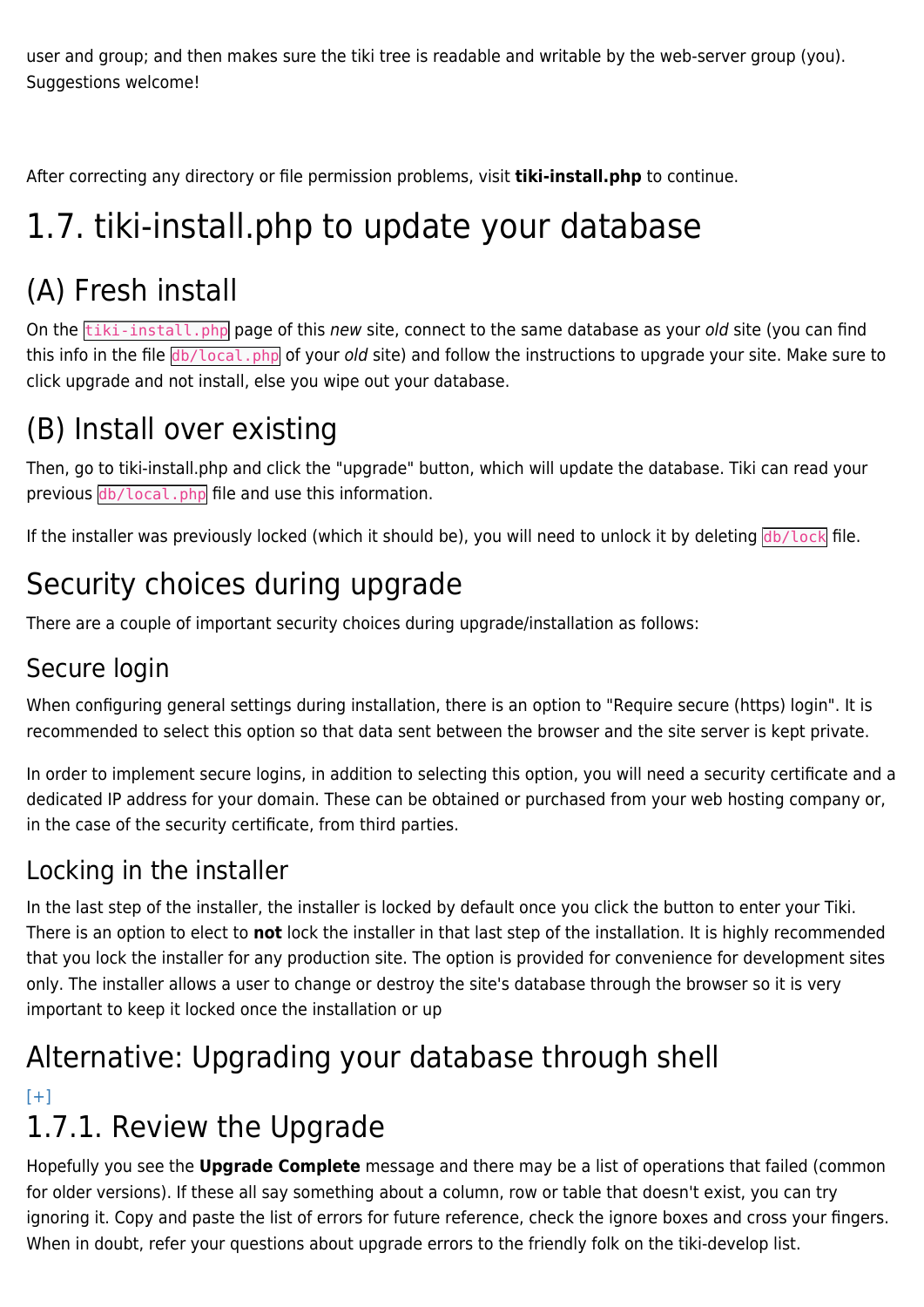# 1.8. Post tiki-install.php

At the end, proceed as usual to the Tiki site while disabling the  $\frac{t}{t}$  tiki-install.php script.

# 1.9. Update the .htaccess file

Tiki ships with a htaccess file. It needs to be renamed to .htaccess and replace the one from the previous version. If you made any customizations, you should redo them in the new file. See: [Apache Clean URLs](https://doc.tiki.org/Apache-Clean-URLs)

# 1.10. Rebuild your search index

Go to the search control panel and rebuild your search index, and it's a good idea usually to clear your Tiki caches. You can find more details [here](https://doc.tiki.org/Search-and-List-from-Unified-Index#Rebuild_search_index)

# 1.11. Test

### What to expect as problems

- Changes in behavior
	- o A feature was activated but no longer is (ex. default behavior has changed). You need to go to the admin panel and activate it.
- Buas
	- Each Tiki version brings loads of new features. However, sometimes, enhancements can bring new bugs as well
- If you customized your themes, they may come out weird
	- $\circ$  You should plan a bit of time to re-integrate your customizations in the new theme.
- If you've upgraded your MySQL server from 4 to 5, when you login for the first time, you may get an "Account disabled" error. To repair this:

```
mysql -u user dbuser -p user dbname -B -e "update users users set waiting=NULL where
waiting is not NULL and valid is NULL;"
```
## Where to look

Look in the release notes of your version for any specific things to look for, and to the documentation pages of each new release (i.e. [Tiki15](https://doc.tiki.org/Tiki15) LTS, [Tiki16](https://doc.tiki.org/Tiki16), [Tiki17](https://doc.tiki.org/Tiki17), [Tiki18](https://doc.tiki.org/Tiki18) LTS, [Tiki19,](https://doc.tiki.org/Tiki19) [Tiki20,](https://doc.tiki.org/Tiki20) [Tiki21](https://doc.tiki.org/Tiki21) LTS, ...)

[Tiki 7 release notes](http://tiki.org/ReleaseNotes7.0)

### What to do

- If you need help, visit Tiki chat room [Chat](http://tiki.org/Chat) or [forums](http://tiki.org/forums)
- If you found a bug, please report it (and fix if you can!) at<https://dev.tiki.org>

### 1.11.1. Check your content

Check if your new web site contains everything from the old website.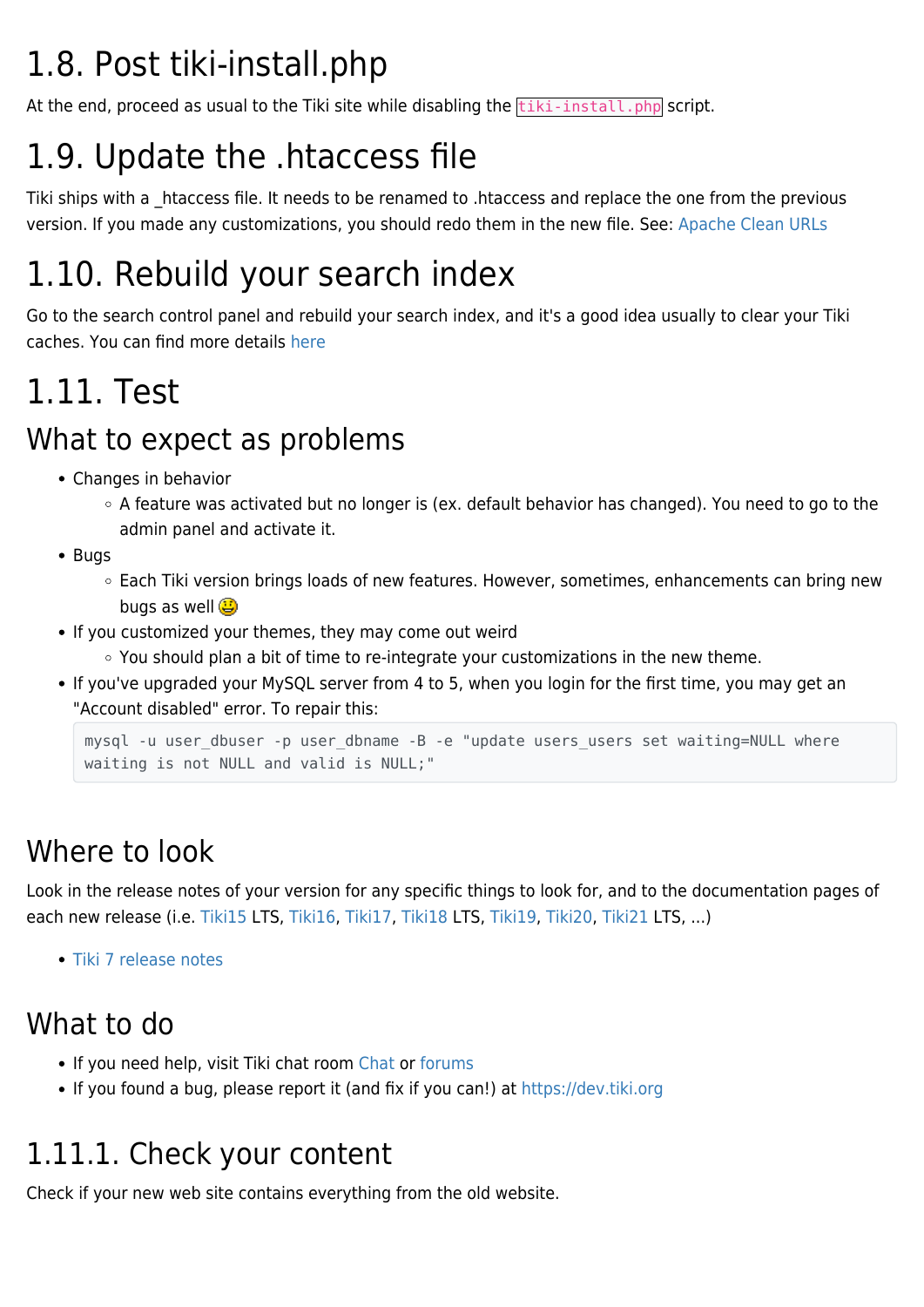### 1.11.2. Check that the features you used to use are still turned on.

More specifically, structures, search, individual plugins, and some other features may have to be activated in the admin panel.

### 1.11.3. Revise potentially unsafe plugin calls and approve or reject them.

As of tiki 4, a new system of managing tiki plugins was added to require the authorization of some plugins. Potentially unsafe wiki plugins then had to be validated by users with the new permissions related to approving plugins. If you were using such plugins they will now not function until someone with sufficient permissions approves them.

Now, any user that attempts to use a plugin, including iframe, dbreport, tag, sql, snarf, regex... which would need to be validated by some trusted users/editors/admins later on in order to approve or reject them.

A list of plugin calls pending revision can be found at any time here: **tiki-plugins.php**

# 1.12. Upgrade your Theme

Revise the notes at <https://themes.tiki.org/Upgrading>

For a more detailed description, read [Styles and Themes](https://doc.tiki.org/Styles-and-Themes)

## Further help?

If you need further instructions, ask in the [Chat](http://tiki.org/Chat) or in the [forums,](https://tiki.org/forum6) and please, come back here and upgrade the documentation with what you learned. This is a way for you to help and make it easier for new users .

Related pages

- [Upgrade trunk](https://doc.tiki.org/Upgrade-trunk)
- [Upgrade from unmaintained versions](https://doc.tiki.org/Upgrade-from-unmaintained-versions)
- [Upgrade 3.x to 3.latest](https://doc.tiki.org/Upgrade-3.x-to-3.latest)
- [Upgrade 2.x to 3.x](https://doc.tiki.org/Upgrade-2.x-to-3.x)
- [Upgrade 1.9.x to 2.x](https://doc.tiki.org/Upgrade-1.9.x-to-2.x)
- [Upgrade 1.9.x to 1.9.y](https://doc.tiki.org/Upgrade-1.9.x-to-1.9.y)
- [Upgrade 1.8.x to 1.9.y](https://doc.tiki.org/Upgrade-1.8.x-to-1.9.y)
- [Upgrade 1.7 to 1.8](https://doc.tiki.org/Upgrade-1.7-to-1.8)
- [Upgrade](https://doc.tiki.org/Upgrade)
- [Manual upgrade](https://doc.tiki.org/Manual-upgrade)
- [Archives Upgrade](https://doc.tiki.org/Archives-Upgrade)

### Notes for advanced users